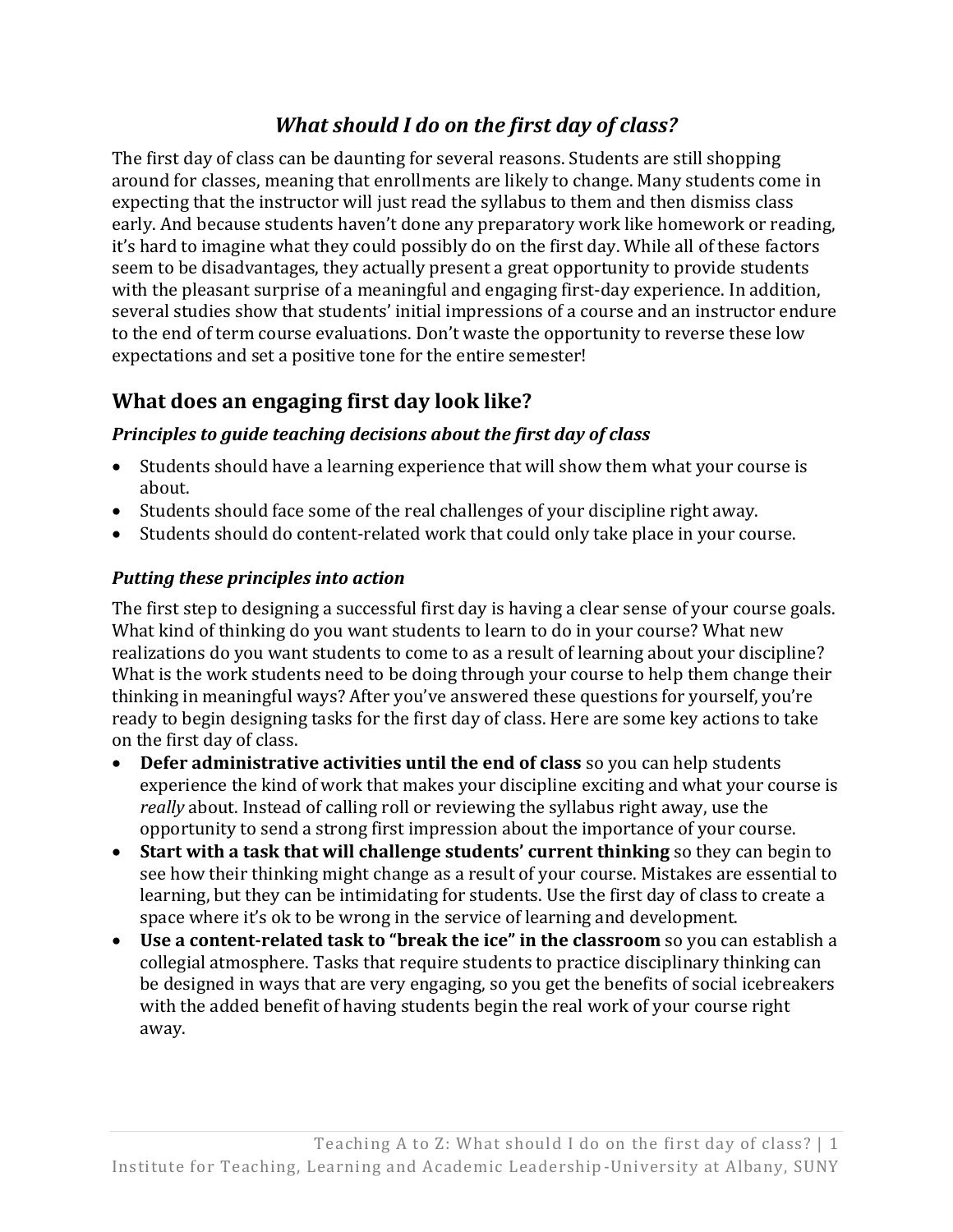#### *Examples of effective first day tasks*

#### From a 19th Century American Women Writers course

Students come into this course not recognizing the importance of women writers in the literary marketplace of the 19th Century. They also don't recognize that there is often an inverse relationship between a literary text's popularity and its eventual inclusion in the canon. This task is designed to begin interrogating those naïve beliefs so that they can more effectively use historical and cultural context as a foundation for analyzing and interpreting literature.

- 1. Students are given a list that includes the author, title, and year of publication of several 19th Century American novels. This list includes novels that were bestsellers in the 19<sup>th</sup> Century but have since been largely forgotten (most written by women) and novels that did not sell well in their time but have established a place in the literary canon (most written by men).
- 2. Students work on their own to decide which of these novels sold the MOST copies within a few years of publication, and which sold the LEAST copies. They then put the titles into two categories: (A) Novels that would be in the top half of the list (i.e., sold the MOST copies) and (B) Novels that would be in the bottom half of the list (i.e., sold the LEAST copies). They are required to write down their individual answers.
- 3. Students work with a group or 5-6 other students to compare individual answers and come to consensus on how they would sort the novels. After they have arrived at a consensus decision, each group writes their list on the board and then is asked to explain their reasoning. Disagreements and different ways of thinking surface; the instructor makes notes regarding the differing rationales and asks questions to probe students' thinking.
- 4. After the groups have thoroughly explained the thinking that guided their decisions, the instructor shares publication data and begins to explain the relation between the popularity of a literary work and its inclusion in the literary canon. Students have now made a first step toward recognizing how and why many of the writers on the syllabus were very popular upon their initial publication but have since been excluded from the literary canon.

#### From a Human Development course

Students come into this course with rigid ideas about what a child is and limited ideas about the role that culture and ideologies play in human development. Further, students don't always realize that their own ideas about children, families, and development are limited by their cultural biases and lay concepts. By the end of the course, the goal is that students have a much richer and more scientific network of concepts with which to make good decisions as future parents, uncles/aunts, teachers, school psychologists, etc. This task is designed to surface some of their limited thinking right away and also get them to practice a key aspect of the course: making a decision about the developmental appropriateness of a tool, setting, or activity.

1. Students watch about five minutes of a video showing children at play in a playground. They are asked to make note of things that they think are good for the